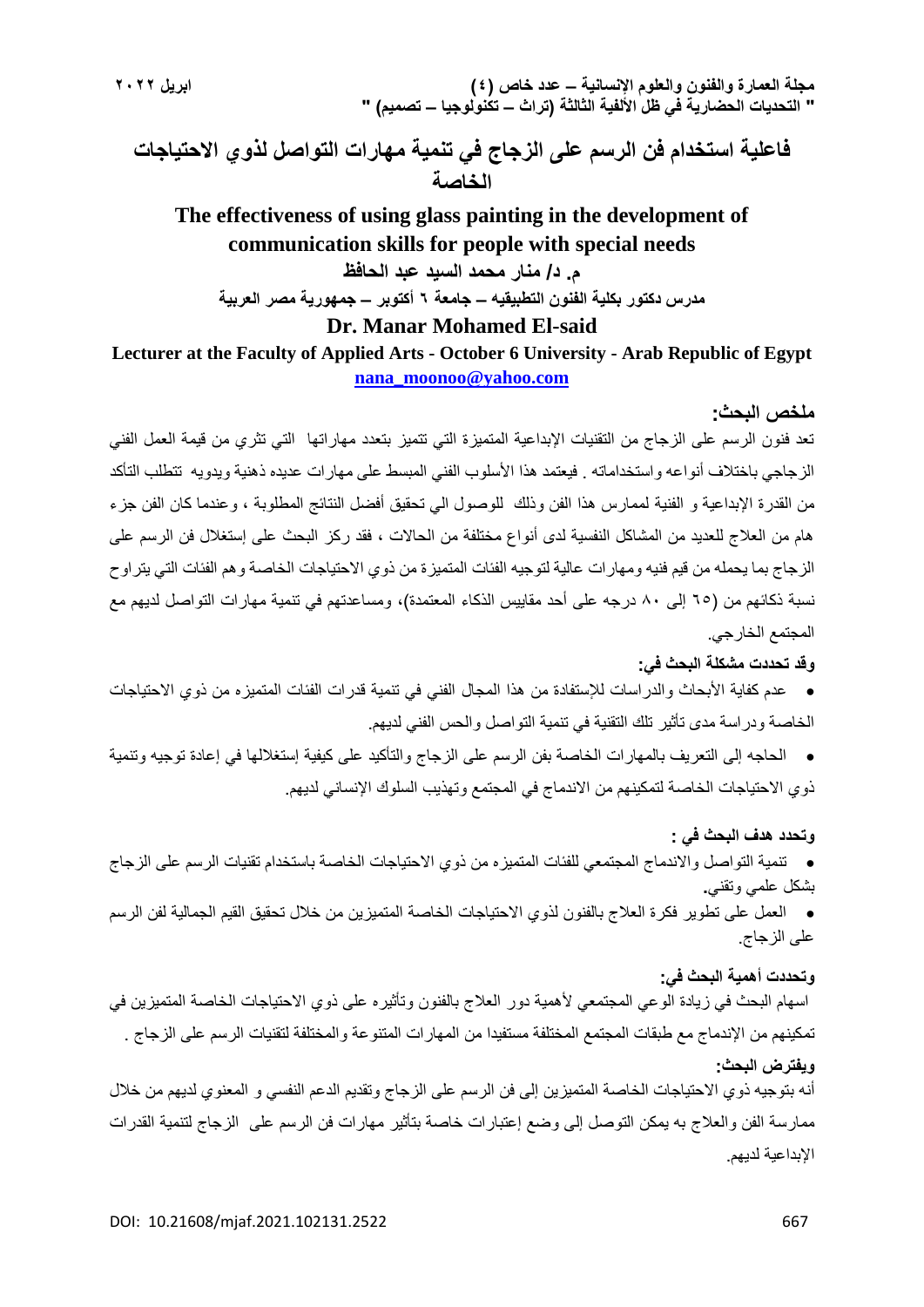#### **وتحدد البحث :**

في دراسة وتحديد دور تأثير فن الرسم على الزجاج لتنمية قدرات فئه متميزه من ذوي االحتياجات الخاصة الذين تمكنوا من إنهاء مراحل الدراسة األولية وإنتقلوا إلى الحياة الجامعية،وقد تم إختيار مجموعة من 17 طالب أنهوا دراستهم حديثا بمدارس هارفرد بمدينة نصر وتم تسجيلهم بالجامعات المصرية المختلفة وإعتمد البرنامج على إعادة تأهيلهم لإلندماج في المجتمع من خالل قدرتهم على التعبير الذاتي باستخدام تجارب الرسم على الزجاج .

# **ومن خالل البحث تم التوصل إلى الكشف عن النتائج التالية:**

 تحديد أهم الجوانب النفعيه لفن الرسم على الزجاج ودوره لتنمية ذوي االحتياجات الخاصة المتميزين من خالل ممارسة بعض التجارب الفنية الخاصة بهم.وتتمثل في بعض النقاط الهامه :

- الرسم على الزجاج وسيلة للتعبير والتنفيس اإلنفعالي لدى ذوي االحتياجات الخاصة المتميزين.

- الرسم على الزجاج يتيح بيئه آمنة وينمي المهارات اإلجتماعية ويتيح التواصل بين األفراد.
- الرسم على الزجاج يعكس مدى تقدم ذووي االحتياجات الخاصة المتميزين للتعبير عن أنفسهم.
	- الرسم على الزجاج يسهل العالج اللفظي والنفسي لذووي االحتياجات الخاصة المتميزين.
- التأكيد على أهمية دورالعالج بالفنون لإلعادة تأهيل ودمج ذوي االحتياجات الخاصة المتميزين في المجتمع من خالل تحليل القيم الجمالية للتجارب الفنية المنفذه بالبحث.

 عمل تحليالت فنية لبعض أعمال ذوي االحتياجات الخاصة المشاركين في التجربة لدراسة مدى التأثير النفسي لممارسة فن الرسم على الزجاج.

#### **مالحظه:**

على الرغم من مشاركة عدد 17 طالب متميز في التجربة البحثيه الإ أنه تم الإستفادة من نتائج ٩ أفراد لعمل العينة الإحصائية بينما تم عرض مجموعه محددة فقط من نتائج هذه التجربة تتمثل في عدد 6 أشخاص وهم من وافق ذوويهم على عرض صورهم والإشارة الرسميه لهم ، حيث أن الأهالي الذين يدعمون أبنائهم ذووي الإحتياجات الخاصه غالبا مايكونوا من الطبقات المعروفه في المجتمع وعلى الأغلب يفضلون احترام خصوصياتهم وخصوصية أبنائهم،ويرفضون رفضاً قاطعا الإشارة إلى أبنائهم بأي درجة، ولذلك توجب على الباحثة إحترام رغبات الأهالي حفاظاً على مصداقية التجربة.

#### **كلمات مفتاحية:**

الرسم على الزجاج لتنمية ذوي االحتياجات الخاصة – العالج بالفنون – مهارات التواصل .

# **Abstract:**

Glass painting is a unique creative technique that is characterized by its multiplicity of skills that enrich the value of glass artwork of all kinds and uses. This simplified artistic method depends on many mental skills and his hands requires ascertaining the creative and artistic ability of the practitioner of this art in order to reach the best results required, When art was an important part of the treatment of many psychological problems in different types of cases, the research focused on exploiting the art of painting on glass with its artistic values and high skills to guide the distinct groups of people with special needs, who range from 65 to 80 degrees on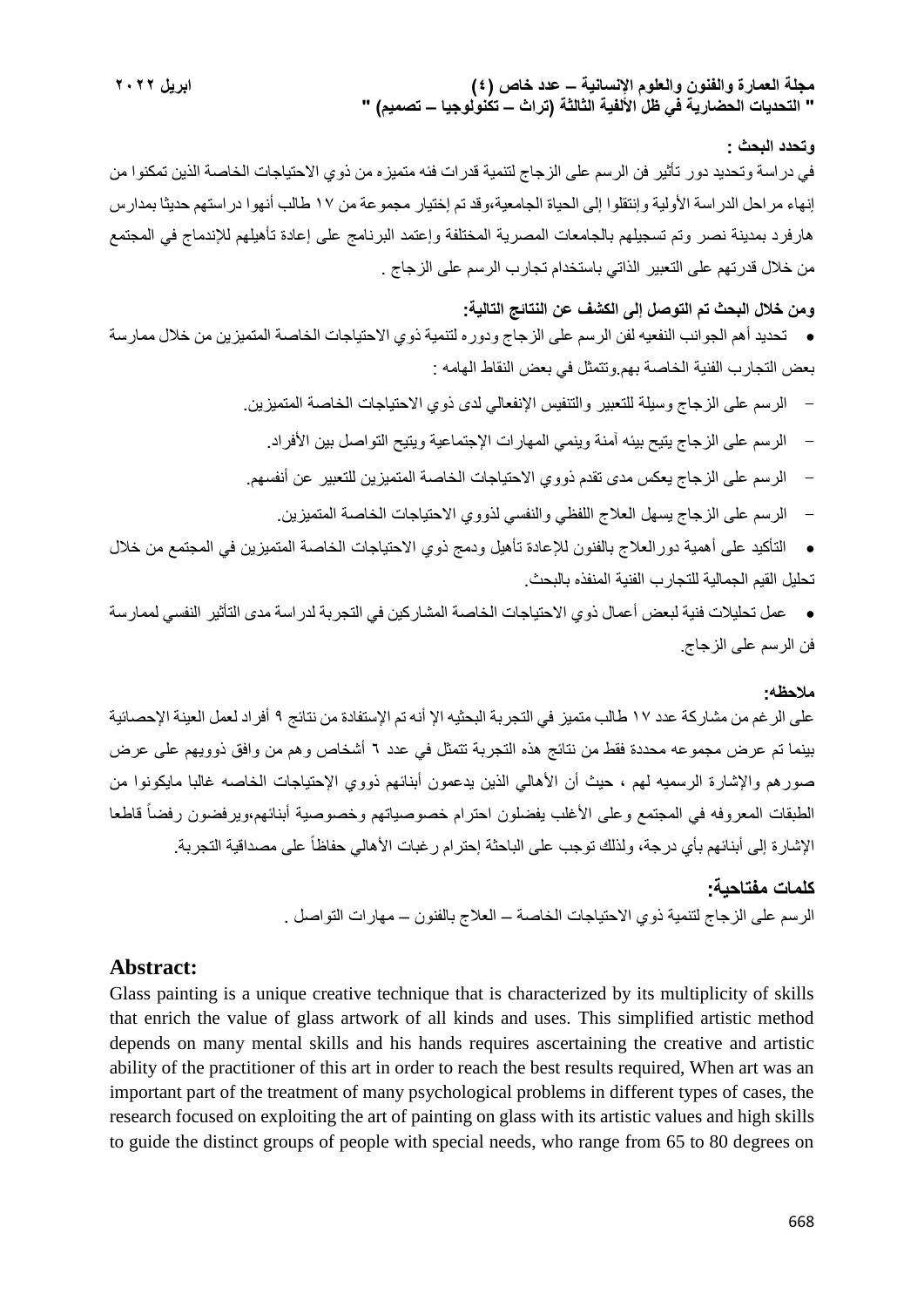one of the approved IQ standards, and help them develop their communication skills with the outside community.

# **The problem of research has been identified in:**

•Insufficient research and studies to benefit from this technical field in developing the capabilities of distinguished groups with special needs and studying the impact of this technique on the development of communication and their artistic sense.

• The need to introduce the skills of glass painting art and to emphasize how they can be used to redirect and develop people with special needs to enable them to integrate into society and refine their human behaviour.

# **It defines the objective of research in:**

• Development of communication and community integration for distinguished groups with special needs using glass painting techniques scientifically and technically.

• Work to develop the idea of art therapy for the privileged disabled by achieving the aesthetic values of the art of painting on glass.

# **The importance of research was determined by:**

the contribution of research to raising community awareness of the importance of the role of art therapy and its impact on people with special needs who are distinguished in enabling them to integrate with different strata of society, taking advantage of the diverse and different skills of glass painting techniques.

The research assumes that by directing distinguished people with special needs to the art of painting on glass and providing psychological and moral support through the practice and treatment of art, considerations can be reached for the impact of the art skills of painting on glass to develop their creative abilities.

## **The research identifies:**

in the study and identification of the role of the influence of the art of painting on glass to develop the abilities of a distinct group of people with special needs who were able to finish the initial stages of study and move to university life, a group of 17 students who recently finished their studies at Harvard schools in Nasr City were selected and registered at various Egyptian universities and the program relied on their rehabilitation to integrate into society through their ability to express themselves using the experiences of drawing on glass.

# **Through the research, the following findings were revealed:**

•Identify the most important utilitarian aspects of the art of painting on glass and its role for the development of distinguished people with special needs through the practice of some of their own artistic experiences.

- Drawing on glass is a means of emotional expression and venting among those with special needs.

- Drawing on glass provides a safe environment, develops social skills and allows communication between individuals.

- Drawing on glass reflects the progress of people with special needs who are distinguished to express themselves.

- Drawing on glass facilitates verbal and psychological treatment of those with special needs.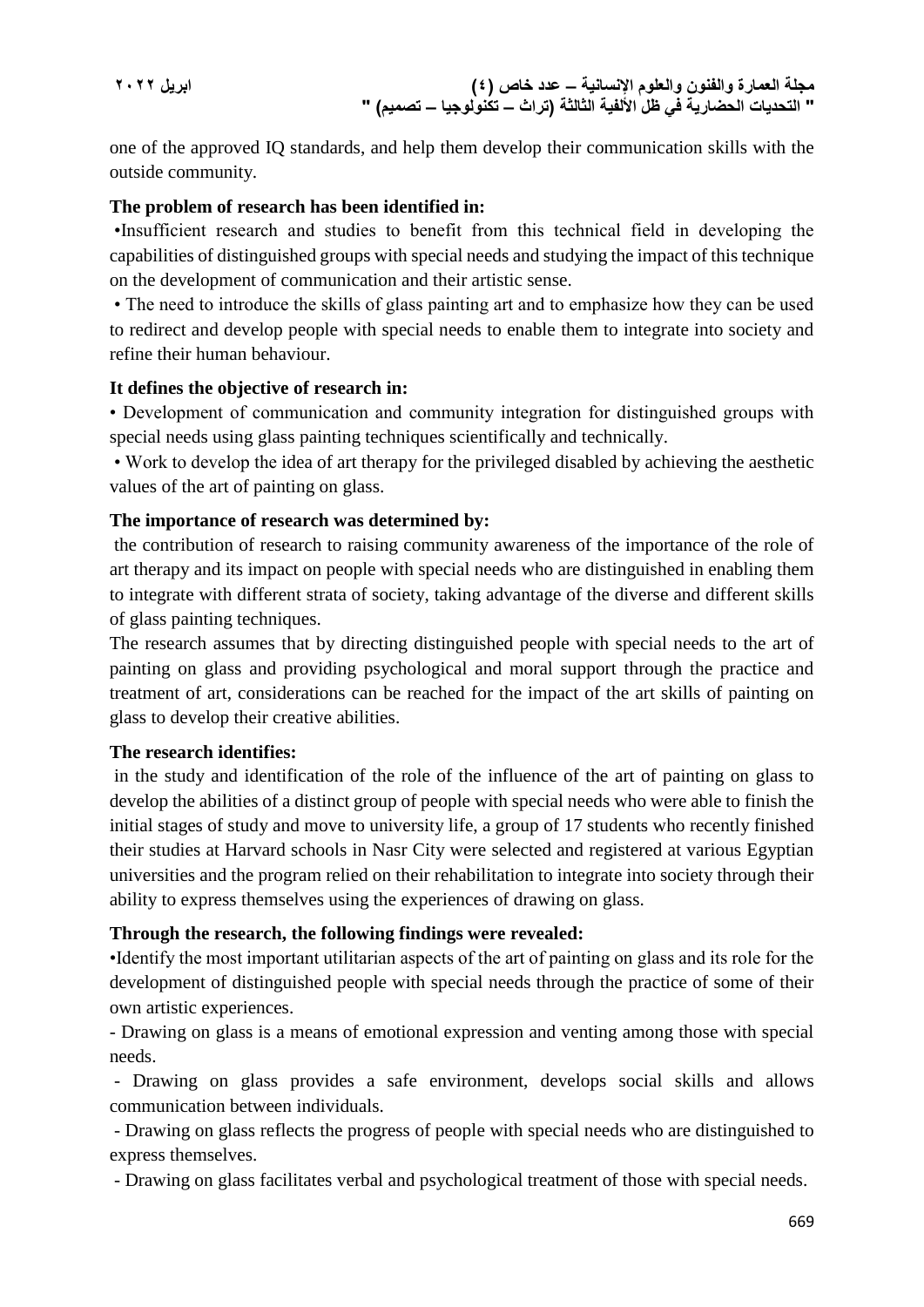**مجلة العمارة والفنون والعلوم اإلنسانية – عدد خاص )4( ابريل 2022 " التحديات الحضارية في ظل األلفية الثالثة )تراث – تكنولوجيا – تصميم( "**

• Emphasize the importance of the role of treatment in the arts for the rehabilitation and integration of special needs distinguished people in society by analyzing the aesthetic values of the artistic experiences carried out by research.

• Make technical analyses of some of the work of people with special needs participating in the experiment to study the psychological impact of the practice of painting on glass.

# **Note:**

Despite the participation of 17 distinguished students in the research experiment, the results of 9 individuals were used to make the statistical sample while only a specific group of the results of this experiment was presented, namely, 6 people who their parents agreed to display their pictures and official reference to them, Parents who support their children with special needs are often from the well-known classes in society and most likely prefer to respect their privacy and that of their children, and categorically refuse to refer to their children to any degree, so the researcher has to respect the wishes of the parents in order to preserve the credibility of the experience.

# **Keywords:**

Drawing on glass for the development of people with special needs, art therapy, communication skills.

إن فن الرسم على الزجاج يعتبر من أقدم وأعرق الفنون في العالم ،كما أنه نوع خاص من الفن يتميز بالدقة وتعدد المهارات للقيام بالعمل على أكمل وجه ، حيث أنه فن متعدد المراحل حيث يبدأ بدراسة العمل والوقوف على تفاصيله ثم تحديد الرسم بدقه على الزجاج وهو مايتطلب مهاره عالية من الفنان من حيث ضبط سمك الخط وعمقه ودقته، يلي ذلك مهارة الملئ للون وجودتها ومهارات إظهار شفافية اللون وجماله والتحكم بمزجه ، كل هذه المهارات لفتت النظر إلى إمكانية إستغالل التنوع الموجود في هذا الفن لتنمية بعض المهارات لدى فئة متميزه من ذوي االحتياجات الخاصة حيث أن التنقل بين معرفة المهارات وإتقانها يكسب الطالب ذوي االحتياجات الخاصة الثقه بنفسه وبقدراته التي تجعله قادرا على اإلندماج في المجتمع بصورة أكبر ولذلك إعتمد البحث عينة من ذوي االحتياجات الخاصة المتميزين الذين يمكنهم إدراك مهارات فن الرسم على الزجاج مما يعود عليهم بالعديد من الفوائد الخاصة والعامه وذلك لتسهيل إندماجهم في المجتمع. وقد ناقش البحث العديد من النقاط الهامه التي إعتمدت عليها الدراسة موضحة فيما يلي.

#### **ذوو االحتياجات الخاصة :**

**مقدمه:**

يمكننا التعريف بفئة ذوي الاحتياجات الخاصة، بأنّهم الأشخاص الذين لديهم إعاقات جسدية، أو عاطفية، أو سلوكية، أو إدراكية، أو تعلمية، وتتطلب هذه الصعوبات تقديم خدماتٍ إضافيةٍ أو متخصصة لهم، كالخدمات التعليمية والترفيهية، وتوفير البيئات المالئمة لتسيير شؤون حياتهم اليومية .

# **أنواع االحتياجات الخاصة :** تنقسم االحتياجات الخاصة إلى أربعة أنواع أساسية، وهي كما يأتي:

- االحتياجات الخاصة الفيزيائية: كالضمور العضلي، والتصلب المتعدد، والربو المزمن، والصرع وغيرها.
	- االحتياجات الخاصة التنموية: كمتالزمة داون، والتوحد، وعسر القراءة، واضطرابات المعالجة.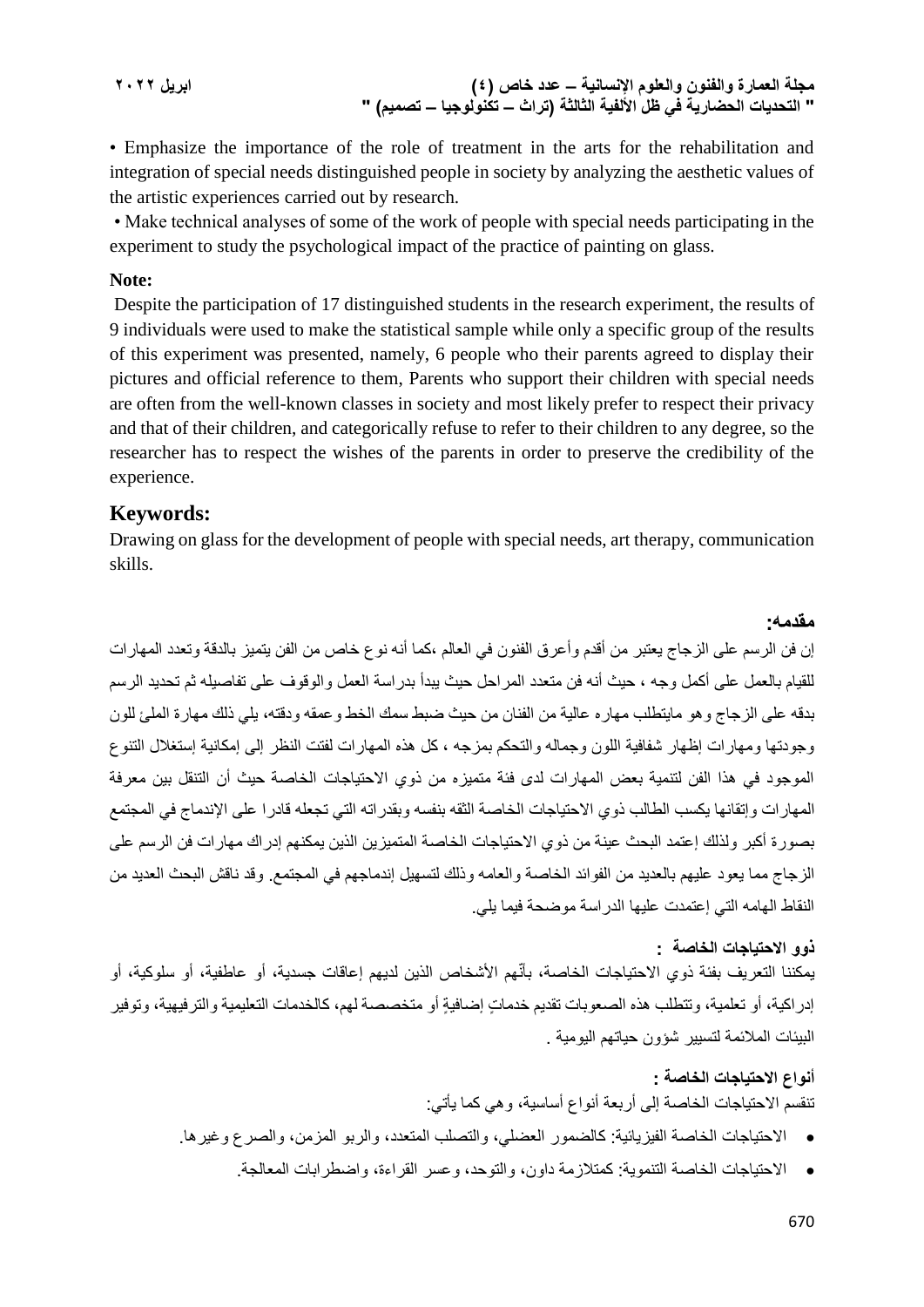- االحتياجات الخاصة السلوكية والعاطفية: كاضطراب نقص االنتباه، وثنائي القطب، واضطراب التحدي االعتراضي.
	- االحتياجات الخاصة الحسية: كالعمى وضعف البصر، أو الصمم وضعف السمع.
- وقد تحدد البحث في دراسة فئه خاصة من ذوي االحتياجات الخاصة والذين تمكنوا من إنهاء مراحل الدراسة األولية وإنتقلوا إلى الحياة الجامعية.

# **االحتياجات الخاصة التنموية:**

#### **اإلعاقة الذهنية:**

يعد الشخص ذو إعاقة ذهنية متى كان لديه قصور في وظائف القدرات المعرفية الوظائف الذهنية مصحوًبا بقصور في مجالين على الأقل من مجالات السلوك والمهارات التوافقية ( سلوك التكيف الاجتماعي ) ، وتظهر الإعاقة الذهنية قبل سن 18 سنة

## **وتتضمن األنواع التالية:**

إعاقات ناتجة عن عوامل وراثية مثل عيوب التمثيل الغذائي – عيوب الكروموزومات . إعاقات ناتجة عن أسباب غير وراثية مثل نقص وظيفة الغدة الدرقية – حاالت استقاء الدماغ – صغر حجم الدماغ

الحاالت التي تشملها اإلعاقة الذهنية باستخدام أحد مقابيس الذكاء المعتمدة:

- حاالت اإلعاقة الذهنية البسيطة من 52 إلى 69 درجة.
- حاالت اإلعاقة الذهنية المتوسطة من 36 إلى 51 درجة.
- حاالت اإلعاقة الذهنية الشديدة من 20 إلى 35 درجة.

حاالت اإلعاقة الذهنية بالغة الشدة من 19 درجة فاقل.

ويجوز أن تشمل الحاالت التي يتم تصنيفها بناء على المستويات المختلفة لالحتياج إلى الدعم طبقا لجوانب القصور ومداه ، لتمكينه من التوافق مع بيته

**ومن التعلم بأساليب خاصة تؤهله لكسب مهارات تعليمية أو حرفية أو مهنية مناسبة وتتمثل في:**

 األشخاص الذين يحتاجون إلى دعم جوهري وشامل بسبب وجود تأخر غذائي شديد في جميع مجاالت النمو ، مما يتطلب إشرافا مستمراً ومساعدة لأداء الأنشطة الحياتية ، ويواجهون صعوبة في تحقيق الاستقلالية ، ويستجيبون للأنشطة الحركية واالجتماعية ، ويكون مستوى ذكاء هذه الفئة من 19 درجة فأقل على أحد مقاييس الذكاء المعترف بها.

 األشخاص الذين يحتاجون إلى دعم كبير و ممتد ولديهم تأخر في النمو وقدرة محدودة على التواصل ، ويستطيعون أداء المهام الروتينية والمهارات الحياتية البسيطة مع حاجتهم لإلشراف ومراقبة في المواقف االجتماعية ومراعاة للسالمة الشخصية ، ويتراوح مستوى ذكاء هذه الفئة بين 20 إلى 3۵ درجة على أحد مقاييس الذكاء المعترف بها

 األشخاص الذين يحتاجون إلى درجة متوسطة من الدعم ويمكنهم تعلم المهارات الحياتية ويكتبون المفاهيم اإلدراكية البسيطة ، ويتراوح مستوى ذكاء هذه الفئة بين 39 إلى 51 درجة على أحد مقاييس الذكاء المعترف بها.

 األشخاص الذين ال يحتاجون إال لمستوى بسيط من الدعم وهم أبطأ من أقرانهم من غير ذوى اإلعاقة في بعض المجاالت النمائية ولديهم قدرة على التحصيل في المهارات الأكاديمية المختلفة ( القراءة و الكتابة والحساب . . . ) ، ويتراوح مستوى ذكاء هذه الفئة بين52 إلى 69 درجة على أحد مقاييس الذكاء المعترف بها

ونجد أن نظام التعليم في مصر قد حدد ضوابط ومعايير خاصة لمساندة هذه الفئات المختلفة من ذوي االحتياجات الخاصة إعتمادا على معايير مقياس الذكاء ، حيث أنه تلتزم مؤسسات التعليم الحكومية وغير الحكومية بمراحل التعليم قبل الجامعي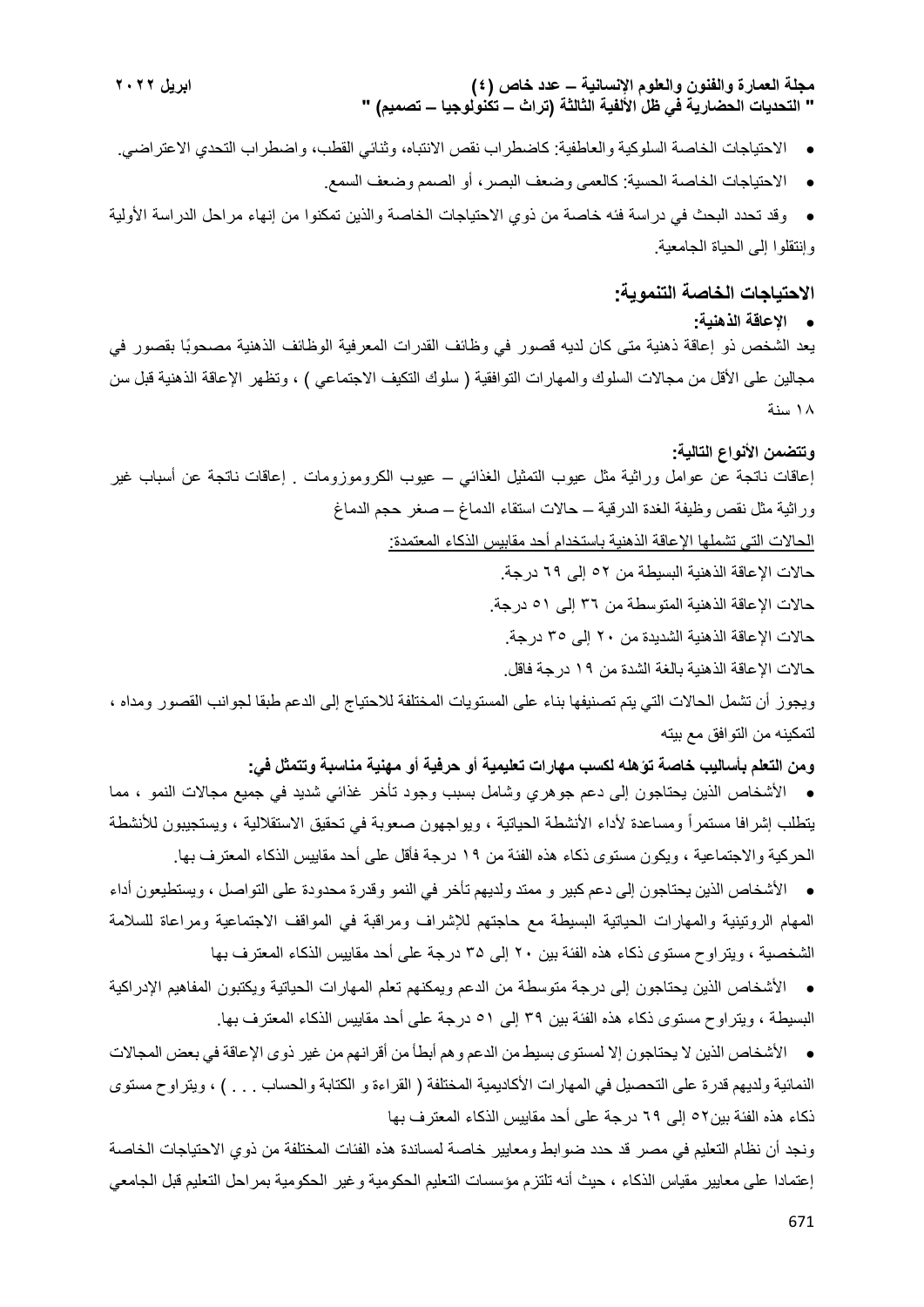بنظام الدمج لالشخاص ذوي االعاقة ، واتخاذ التدابير الالزمة لتضمين االشخاص ذوي االعاقة بكافة انواعها ودرجتها فى كافة المراحل التعليمية المختلفة وذلك وفقا للقواعد والشروط االتيه: **اوال –** يتم قبول جميع درجات االعاقة البصرية ) كف البصر – ضعيف البصر (. **ثانيا –** قبول االشخاص ذوي االعاقة الحركية وفقا لالتي:

- يتم قبول جميع درجات االعاقة الحركية.
	- يتم قبول حاالت الشلل الدماغي.
- **ثالثا –** قبول االشخاص ذوي االعاقة الذهنية وفقا لالتي:

 يقبل ذوو االعاقة الذهنية البسيطة الحاصلين على نسبة ذكاء ال تقل عن 65 وال تزيد على 70 باستخدام احد مقاييس الذكاء وبما يتوافق مع نتائج مقياس السلوك التكيفي.

- يقبل ذوو االعاقة الذهنية البسيطة الحاصلين على نسبة ذكاء ال تقل عن 60 وال تزيد على 70 باستخدام احد مقاييس الذكاء .
- يقبل ذوو االعاقة الذهنية البسيطة الحاصلين على نسبة ذكاء ال تقل عن 52 وال تزيد على 70 باستخدام احد مقاييس الذكاء وبما يتوافق مع نتائج مقياس السلوك التكيفي.
- تتضمن االعاقة الذهنية جميع المتالزمات التى تندرج تحت االعاقة الذهنية البسيطة وفقا لدرجة الذكاء وينطبق عليها الشروط السابقة.

**رابعا-** يكون قبول الطالب من الفئات التالية بالمؤسسات التعليمية الحكومية وغير الحكومية بانواعها بمراحل التعليم المختلفة بنظام الدمج وفقا لالتي:

 بطيئوا التعلم هم التالميذ الذين يكون التحصيل الدراسي لديهم منخفضا فى جميع المواد الدراسية بشكل عام مع مراعاة القدرة على الاستيعاب بسبب انخفاض معدل الذكاء لديهم و تتراوح درجة ذكائهم بين ( ٧٠ – ٨٤ ) على مقياس ستانفورد بينيه الصورة الرابعة او الخامسة.

اعاقات اضطراب طيف التوحد و التى يصدر بشانها تقرير طبي .

 صعوبات التعلم بانواعه وفرط الحركة وتشتت االنتباه واضطرابات السمع المركزي والتى يصدر بشانها تقرير طبي . خامسا - تتخذ الوزارة المختصة بالتعليم العالي والبحث العلمي بالتعاون مع المجلس األعلى للجامعات إجراءات قبول الأشخاص ذوي الإعاقة، والتي لا تقل عن نسبة (٥%) من المقبولين بالجامعات، وفقا للآتي:

 يتم قبول الناجحين من األشخاص ذوي اإلعاقة في الثانوية العامة أو ما يعادلها بالكليات والمعاهد التعليمية المختلفة بشرط استيفاء متطلبات القبول وبحد أدني )%50( من درجات الثانوية العامة.

 اجتياز الطالب ذوي اإلعاقة اختبارات القبول أو القدرات الخاصة بها لاللتحاق بالكليات وفقا لقرار المجلس األعلى للجامعات المعمول به في هذا الشأن.

إعفاء ذوي اإلعاقة من شرط التوزيع الجغرافي.

 وضع االمتحانات لكافة المراحل طبقا لنوع اإلعاقة وبما يتناسب مع درجتها و ظروف كل حالة وتوفير التيسيرات الالزمة مع عدم اإلخالل بمحتوى االمتحان.

 إعفاء غير القادرين من الطالب ذوي اإلعاقة من المصروفات الدراسية، وتثبت عدم قدرته المادية بموجب بحث اجتماعي صادر من الوزارة المختصة بالتضامن االجتماعي.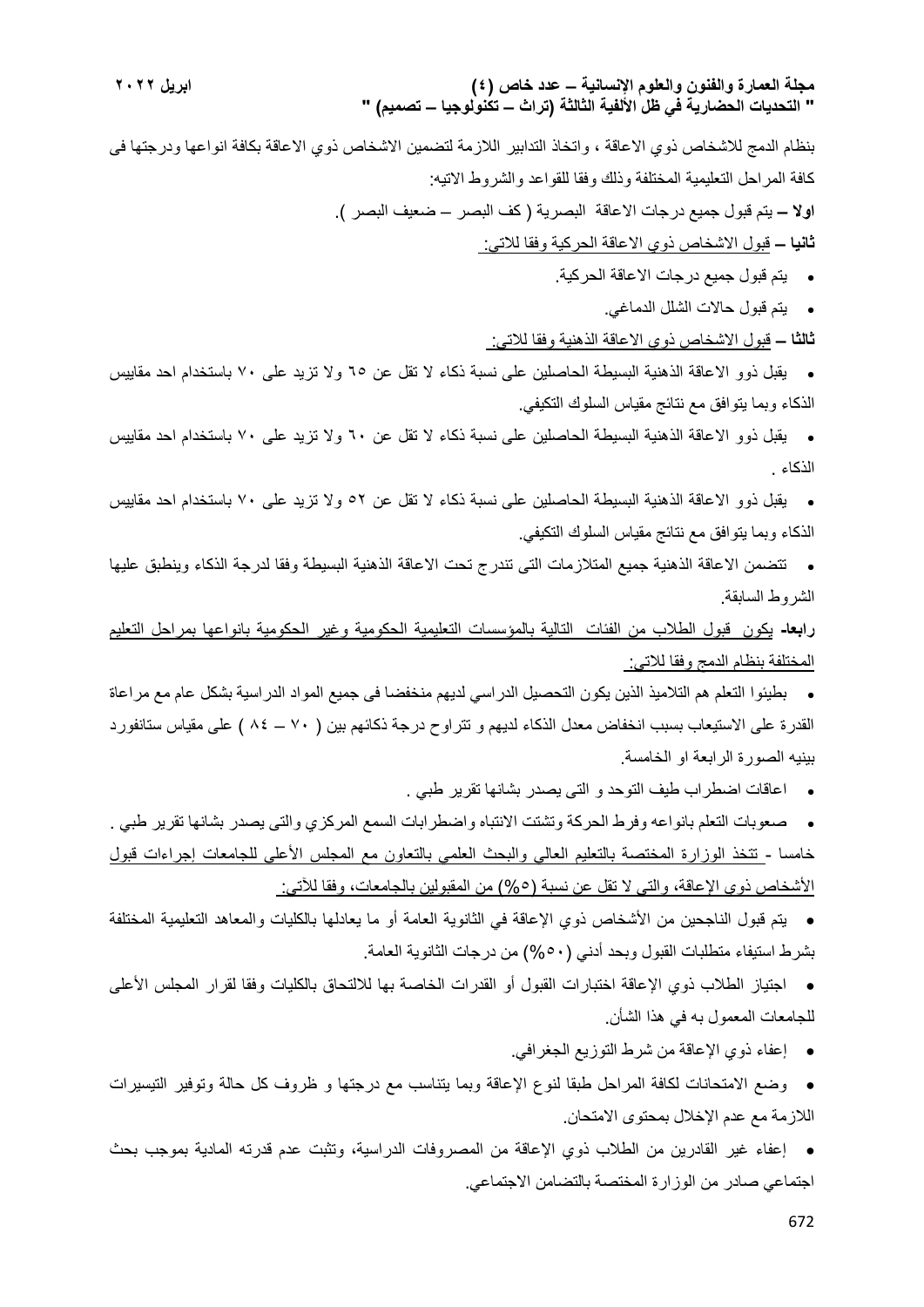#### **ماهو مقياس الذكاء**، أو **IQ**:

هي درجة مشتقة من واحدة من عدة [إختبارات موحدة](https://ar.wikipedia.org/w/index.php?title=%D8%A7%D8%AE%D8%AA%D8%A8%D8%A7%D8%B1%D8%A7%D8%AA_%D9%85%D9%88%D8%AD%D8%AF%D8%A9&action=edit&redlink=1) مختلفة مصممة لتقييم [الذكاء](https://ar.wikipedia.org/w/index.php?title=%D8%A7%D9%84%D8%B0%D9%83%D8%A7%D8%A1.&action=edit&redlink=1) [.](https://ar.wikipedia.org/w/index.php?title=%D8%A7%D9%84%D8%B0%D9%83%D8%A7%D8%A1.&action=edit&redlink=1) وقد اشتق مصطلح IQ من الكلمة [األلمانية](https://ar.wikipedia.org/wiki/%D8%A3%D9%84%D9%85%D8%A7%D9%86%D9%8A%D8%A9_(%D8%AA%D9%88%D8%B6%D9%8A%D8%AD)) *Quotient-Intelligenz* ، تم صياغته من قبل الطبيب النفسي األلماني [ويليام ستيرن](https://ar.wikipedia.org/w/index.php?title=%D9%88%D9%8A%D9%84%D9%8A%D8%A7%D9%85_%D8%B3%D8%AA%D9%8A%D8%B1%D9%86&action=edit&redlink=1) عام 1912 . كطريقة مقترحة لتسجيل اختبارت الذكاء الحديثة المبكرة لألطفال .

## **اسرتاتيجيات الذكاءات المتعددة :**

يقوم مفهوم الذكاءات المتعددة على تفاوت القدرات وإالمكانات المختلفة لدى الفرد الواحد بما يعنى أن بعض هذه القدرات وإالمكانات قد تكون ضعيفة لدى الفرد، بينما يكون بعضها آالخر قويا. ويمتلك الطالب المتأخرين دراسيا بعض الذكاءات المرتفعة - وفقا لنظرية الذكاءات المتعددة - والتي تظهر بوضوح في بعض مجاالت هذه الذكاءات مثل الرسم والموسيقى والتربية البدنية والتمثيل والتي قد تتفوق على مثيالتها لدى أقرانهم العاديين .

#### **عينة البحث:**

استهدف البحث عينة خاصة من ذوي االحتياجات الخاصة ممن يعانون من مرض التوحد ومن متالزمة داون ساندرون بعدد سبعة عشر شخص يتراوح معدل ذكائهم بين٨٠ : ٦٥ ، وهي نسبة سمحت لهم بتجاوز المراحل الدراسية الأساسية والثانوية وأهلتهم لدخول الجامعة مما أدى إلى وجود العديد من المشاكل التي تواجه هذه الفئة من ذوي االحتياجات الخاصة حيث ينتقلون من مجتمع مغلق إلى المجتمع الجامعي المفتوح ليواجهوا العديد من الفئات المختلفة في المجتمع ، وعادة مايؤدي ذلك إلى مشاكل نفسية معقدة لهذه الفئة الطالبية حيث يتعرضون للعديد من المشاكل مع زمالئهم العاديين مما يعود بالسلب على حالتهم الصحية والنفسيه ، ولذلك أعتمد البحث على عمل جلسات عالجية من خالل فن الرسم على الزجاج إلعادة الثقه لهم وتمكينهم من مواصلة الدراسة مع أقرانهم في الحياة الجامعية وتعددت جوانب التجربة في عدة خطوات كما يلي.

# **أوال: أهمية ممارسات الفن بشكل عام لدى ذوي االحتياجات الخاصة: وتظهر أهمية ممارسة الفن لذوي االحتياجات الخاصة فى عدة نقاط ، أهمها:**

االتصال بالبيئة ، االتزان اإلنفعالي ، التعبير عن المشكالت ، توظيف العمليات العقلية ، تنمية الحواس ، الشعور بالثقة ، تحقيق الذات ، التنفيس.

وبما أن اإلهتمام بذوي االحتياجات الخاصة فى أى مجتمع يعتبر من المؤشرات والمعايير للحكم على مدى تقدم هذا المجتمع ، و من مبدأ حقهم علينا باحترام فرديتهم ومن حق مجتمعهم االستفادة من تلك الفردية والتميز، ومع المحاوالت الجاده لفلسفة دمج ذوي االحتياجات الخاصة للنجاح في الحصول على بيئة تعليمية تجعلهم يشعرون بأهميتهم، وال يتولد لديهم شعور بأنهم أشخاص مهملون، باعتبارها وسيلة فعالة لتحقيق المساواة والتمكن من االندماج مع المجتمع لتخطى العجز.فقد تناول البحث نوع مختلف من الفنون لمساعدتهم على اإلندماج الجاد في المجتمع وتنمية مهارات التواصل لديهم. فاختالف الطالب ذوي االحتياجات الخاصة عن العاديين، تجعلهم غير قادرين على اإلندماج مع أقرانهم وأيضا غير قادرين على التعامل بنفس أساليب الدراسة العادية التي يتواصل بها باقي الطالب.

أن السماح للطالب من ذوي الاحتياجات الخاصة بممارسة الفن هو سماح له بأن يكون عضوا مؤثراً في بيئته ال[محيطة](https://adlat.net/showthread.php?t=390042) به ، من خلال ما تتضمنه أعماله الفنية ، من وجهة نظر خاصة لا تتشابه مع الأخرين ، وهذا يختلف عن بقية المواقف الحياتية الأخرى ، التي يكون فيها هذا الطالب نفسه متأثراً بالآخرين طوال الوقت ، ومعتمداً عليهم ، إن ممارسة التأثير في الآخرين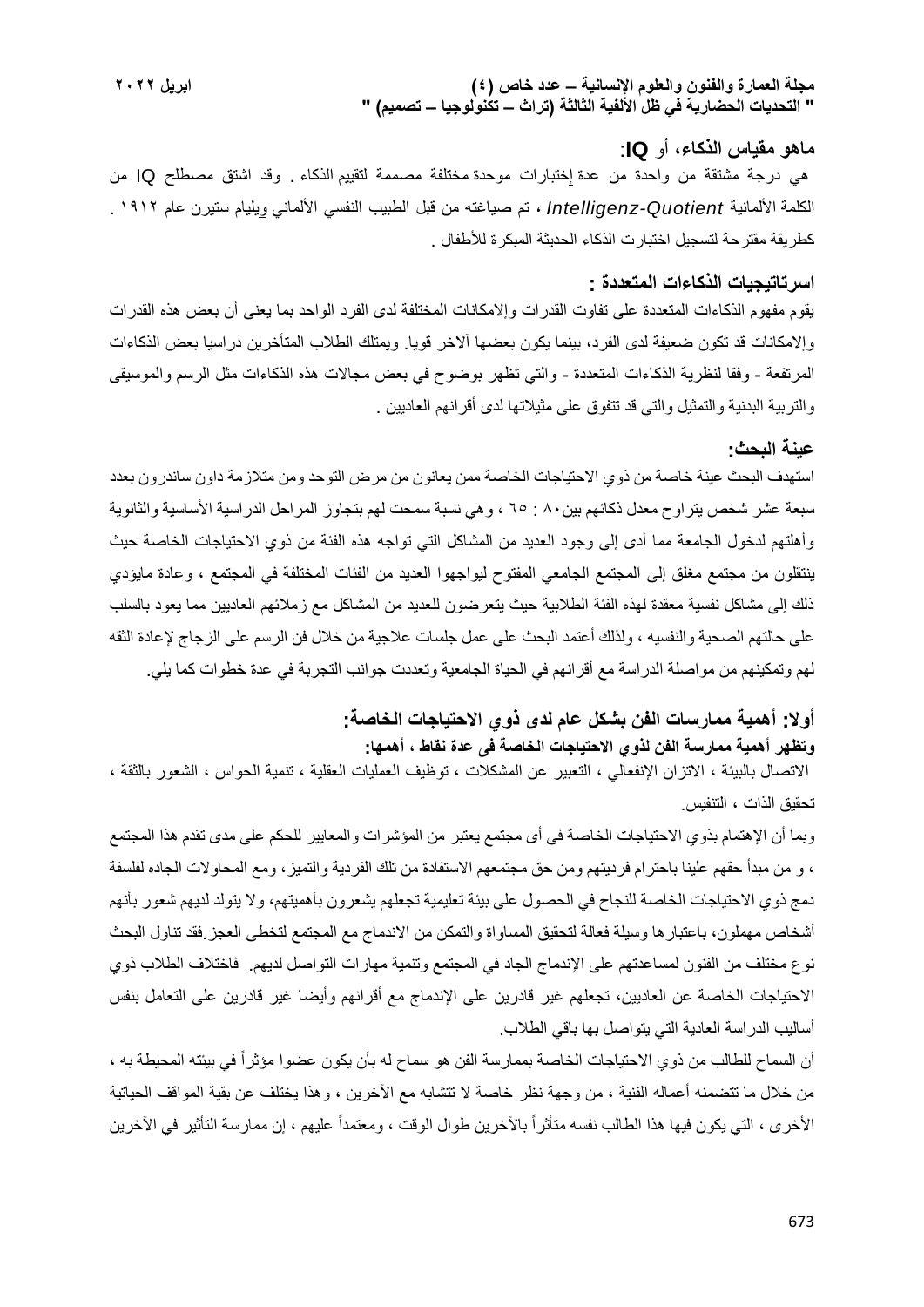، والتأثر بهم ، تحدثان نوعاً من االتزان االنفعالي لدى هذا الطالب. ونجد أن التعبير الفني وسيلة مهمة يستطيع الفرد من خاللها أن يعبر وينفس عن صراعاته ومشكالته.

غير أن ممارسات الفن لها تأثيرها الايجابي على الأفراد ذوي الاحتياجات الخاصة ، من حيث توظيف العمليات العقلية كالملاحظة والانتباه والإحساس والإدراك والاختيار والتعميم والقدرة على فهم المعلومات البصرية ، وكل هذا التوظيف من المتوقع االستفادة منه في مواقف الحياة المختلفة ، ولذلك تعتبر الممارسات الفنية وسيلة هامة لتعليم هذا الطالب وتكيفه مع مفردات البيئة

نجد أيضا أن ممارسات الفن لها تأثيرها االيجابي على تنمية الحواس ، فهي تتيح للحواس وبعض من أعضاء الجسم ، كالبصر واللمس ، فرصة كبيرة لتناول الخامات ، ومعالجات متنوعة ، وهذا يساعد على تنمية الحواس ، والقدرة على التمييز بين الأشكال و الهيئات والصور و الألوان وغيرها ، وعلى توظيف العضلات الصغيرة والكبيرة ، وبالتالي اكتساب المهارات اليدوية.

كما أن ممارسات الفن لها أهميتها لدى الكثير من ذوي الاحتياجات التربوية الخاصة الذين يميل بعضهم للعزلة والانسحاب ، وذلك بسبب ما يترتب على إعاقتهم من أحساس بضعف قدراتهم على التنافس والمشاركة ، فتقلل هذه االنجازات في الفن ، ومن شعورهم بالقصور والدونية ، وتنمي لديهم الشعور بالثقة بالنفس وتتيح الفرصة إلى التنفيس.

# **وظيفة الفن للفئات ذوي االحتياجات الخاصة :**

ونجد أن وظيفة الفن تختلف للفئات الخاصة عن وظيفة الفن في حياة الطالب العاديين ، فالفن لذوي االحتياجات الخاصة وظيفته تكمن في إعداد طالباً غير عاديين للحياة العادية ، في حين أن الفن في العموم تعد طالباً عاديين للحياة ، ولذلك كانت مهمة الفن لذوي الاحتياجات الخاصة أدق وأعمق وتتطلب جهوداً تربوية ضخمة.

#### **المشاكل التي يستهدف الفن عالجها للفئات ذوي االحتياجات الخاصة:**

إن أهم مشكلة يواجهها الطالب من ذوي االحتياجات الخاصة هي التكييف مع المجتمع ،ويمكن أن يعيد الفن تكيف الطالب من ذوي الاحتياجات الخاصـة مع [المحيطي](https://adlat.net/showthread.php?t=390042)ن به ، فجوهر الفن يهدف إلى الاهتمام بالإنسان ، ويحقق سعادته ويزيح كل المعوقات التي تعرقله، ومن خالل الفن نستطيع الحصول على نوع من التعويض ، بالتصحيح ، والمعاونة ، والعطف فإن هؤالء الطالب ذوي االحتياجات الخاصة سيعزلون أنفسهم عن المجتمع ، وهناك خطورة تترتب على هذه العزلة ، فمجرد ثنعور هم بأنهم صنف يختلف عن الطلاب الأسوياء ، فإن هذا يسبب لهم اضطراباً في العلاقات الاجتماعية ، وعدم قدرة على التكيف كما يسبب لهم قلقاً ، وعدم اتزان انفعالي ، وهذه الظواهر حينما تضاف إلى العلل األصلية ، فأنها تزيد من هذه العلل وتؤكدها وتؤثر بها على المجتمع بالتالي.

# **العالج بالرسم على الزجاج للطالب المتميزين ذوي االحتياجات الخاصة :**

أظهرت جلسات الرسم على الزجاج أهمية في تنمية عملية التواصل لدى الطالب الذين يعانون من تأخرفي النمو أو اضطرابات في مهارات الاتصال مثل طلاب التوحد ومتلازمة داون وغيرهم من الإعاقات حيث يعتبر الرسم على الزجاج فن لغة تواصل تسمح لألفراد سواء كانوا طالب عاديين أو ذوى االحتياجات الخاصة فرصة للتعبير عما بداخلهم واالتصال باآلخرين ومن هنا تكمن أهمية العالج بفنون الرسم على الزجاج على أنه وسيلة تساعد على تطوير وعالج المشكالت الاتصالية لدى الأفراد . ويعمل الرسم على الزجاج على تحديد علاقة تواصلية بين الفرد والنشاط الفني الذي يهتم به الطالب وبالتالي يتنمى نطاق التواصل بالبيئة المحيطة سواء بالأشياء أو الأفراد في البيئة نفسها. لذلك تعتبر أنشطة الرسم على الزجاج من أهم الأنشطة التي تقدم للطلاب المتميزين من ذوي الإحتياجات الخاصة ذلك لأنها تساعدهم في تنمية إدراكهم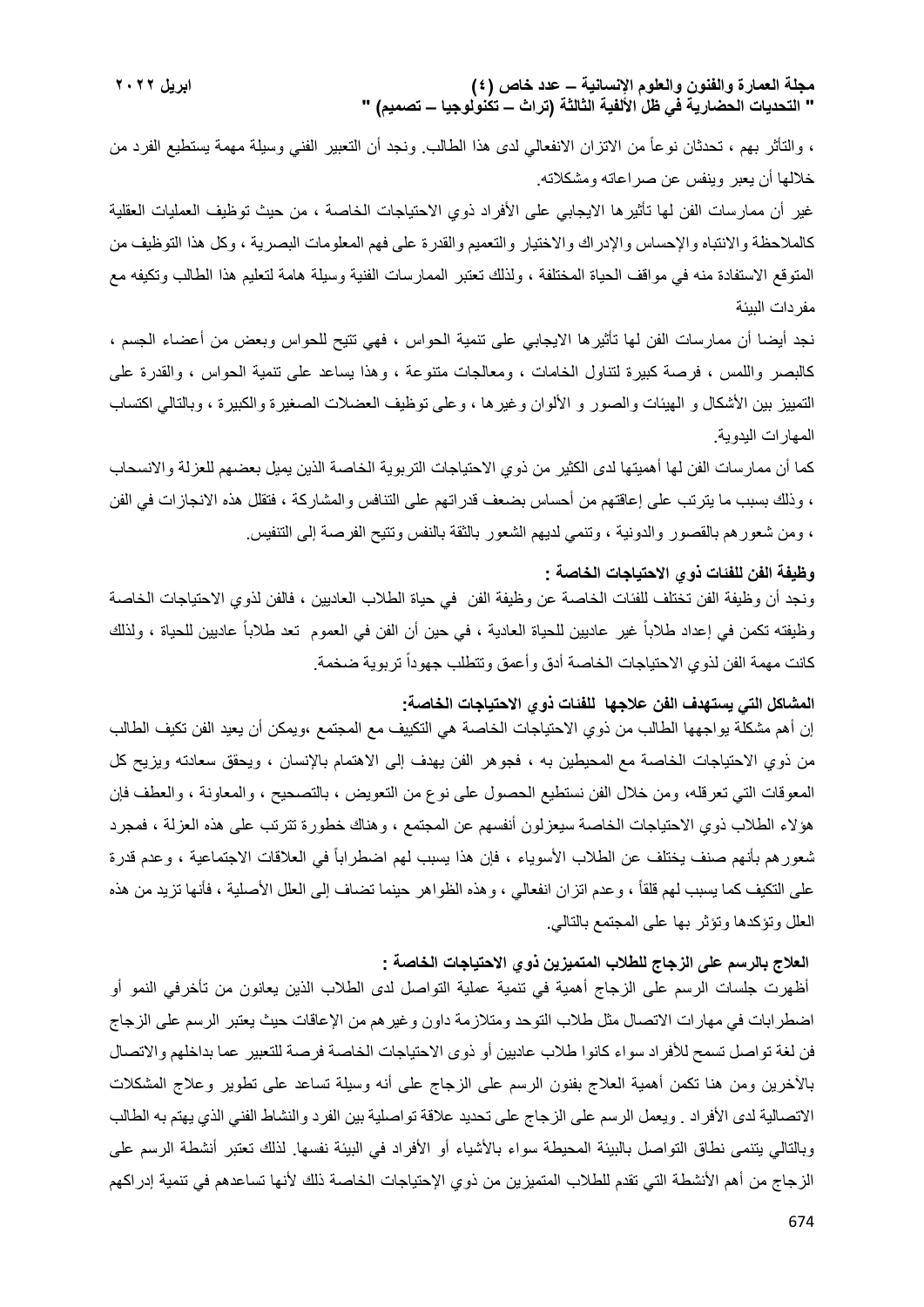الحسي ( اللمسي ) والبصري عن طريق الإحساس باللون والخط والمسافة والبعد والحجم والإدراك باللمس عن طريق مالمسة السطوح. لذلك يعتبر العالج بالرسم على الزجاج من الوسائل الناجحة في عالج االضطرابات المختلفة التي يعاني منها الأفراد ذوي الاحتياجات الخاصة حيث أنها جزء اساسى من برامج تنمية المهارات التواصلية والإجتماعية للطلاب المتميزين ذوى االحتياجات الخاصة .

**وهناك عدة أساسيات للعالج بفنون الرسم على الزجاج** يجب أن تتوافر لكى يحقق العالج اهدافه ومن هذه األساسيات المواد والمكان وتنظيم عملية العالج وتحديد وقت لجلسة الرسم على الزجاج ، أما عن الزمن فيجب تحديده بناء على حالة كل طالب وحسب طريقة العالج فرديا أو جماعيا. أما عن آلية الجلسة فإنها تتفاوت من درجة بسيطة إلى مهام معقدة تبعا لعدة أمور : المواد المتوفرة للنشاط الوقت المتاح للجلسة ، طبيعة العالج إذا كان فرديا أو جماعيا وحسب هدف العالج وحسب مهارات الطالب والبرنامج الذي يتم تطبيقه عليه .

**فوائد العالج بفنون الرسم على الزجاج للطالب ذوي االحتياجات الخاصة) عينة البحث(:**

.1 يساعد على إطالق الشعور التعبيري واالنفعالي لدى الطالب وذلك من خالل تطور التفاعل اإلنساني بينه وبين العمل الفني وبين المعالج.

.2 يعمل على تنمية وعي الطالب بنفسه وأنه قادر على إخراج عمل جميل ومتميز.

.4 يثري األسلوب النمطي الروتيني في الرسم ويجعل أسلوبهم أكثر ليونة فيما يتعلق باألعمال المصنعة ومن خالل هذه الطرق يتعلم الطالب الكثير من طرق التواصل مع البيئة المحيطة .

**آلية الرسم على الزجاج مع الطالب ذوي االحتياجات الخاصة) عينة البحث(:**

أثناء العمل مع الطالب ذو اإلعاقة العقلية في جلسات العالج تظهر مهارات متعددة مثل مهارة " التلوين" على سبيل المثال هذه المهارة لها أهمية كبيرة للطالب تتمثل في: - تنمية المهارات الحركية الصغرى " حركة األصابع" - تنمية مهارة التركيز و الإنتباه. - تنمية بعض المعارف الإدراكية "ممتلئ/ فارغ " - اخراج الإنفعالات السلبية - تعلم الألوان. هناك أهداف أكثر من ذلك لكن المهم بالنسبة لنا هو كيفية التمكن من هذه المهارة ؟ ، إن أي مهارة يتم تعلمها لذوي االحتياجات الخاصة تتم من خالل مهارات بسيطة تدريجية تبدأ من البسيط إلى الصعب فإذا نظرنا إلى هذه المهارة نجد:

- تدريب المهارات الحركية الصغرى لتدريب األصابع و اليد.
- إعطاء الطالب مجموعة من الزجاجات الملونة سهلة اإلستخدام و مسطحات زجاجية صغيرة.
	- نقوم أمام الطالب بسكب األلوان على سطح الزجاج مع تشجيعه على ان يقوم بذلك أيضا.
		- عند قيام الطالب بعملية السكب نظهر فرحتنا بما يقوم و نشجعه على ذلك.
		- نترك الطالب يمارس السكب على الزجاج ثم نقوم بتكبير المسطح الزجاجي تدريجيا .
- نقوم بعد ذلك بإستخدام الرلييف لتحديد مساحة داخل مسطح الزجاج . ومساعدته على تلوين المساحات الداخلية من المسطح.
	- تشجيع الطالب للتلوين داخل إطار الرلييف و نقوم بذلك أمام الطالب و التعليق على أدائنا .
	- تشجيع الطالب على التلوين داخل اإلطار و نراقب الطالب أثناء التلوين و نشجع الطالب على ذلك.
		- ممارسة كل مرحلة من المراحل السابقة لوقت كاف حتى يتقن الطالب المهارة.
		- مساعدة الطالب على البدء برسم مساحته الخاصه تمهيدا للتعبير عن إنفعاالته الشخصيه.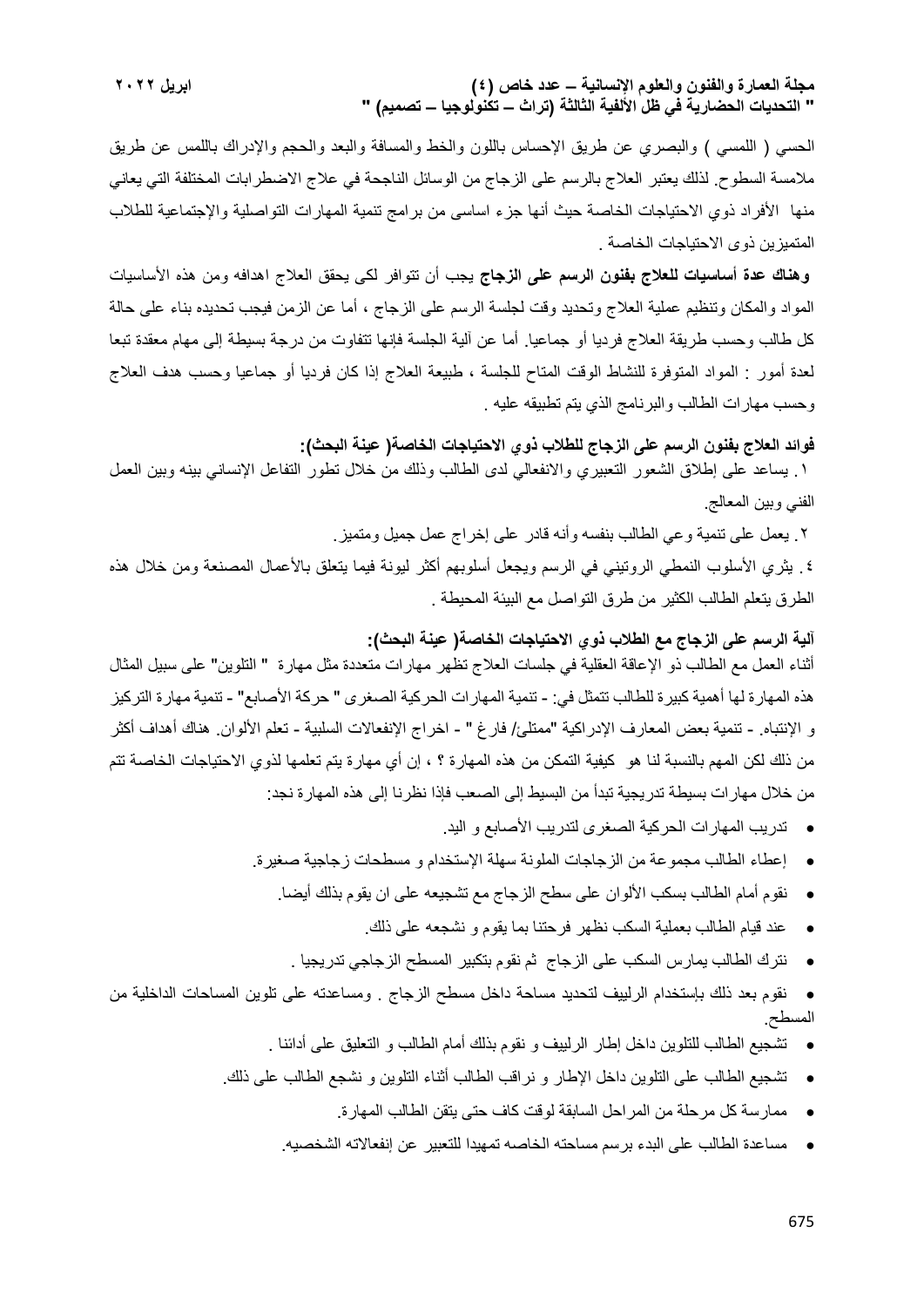عند القيام بما سبق يراعى: - التحلي بالصبر مع الطالب. - التحلي بروح المرح , ترغيب الطالب في العمل - التنوع في الأدوات المستخدمة.



صور لبعض الحالات أثناء الجلسات العلاجية

**فيما يلي صور من عينات ألسلوب السكب المباشر على الزجاج:**





نماذج من عينات السكب المباشر للألوان على الزجاج

**التجربة العملية للعالج بإستخدام فن الرسم على الزجاج مع الحاالت موضوع البحث: اإلطار النظري للتجربة البحثية:** تستند التجربة على طرق وفنيات مختلفة مثل : التنفيس اإلنفعالي ، التداعي الحر ،اإلستبصار ، التعزيز الموجب، المحاضرة والحوار والمناقشة الجماعية ، الواجبات المنزلية .

**أهداف التجربة:** تهدف التجربة إلى تنمية مهارات الطالب المتميزين ذوي االحتياجات الخاصة واللذين أنهوا دراستهم الثانويه وتم قبولهم بالجامعات المصرية ، لمساعدتهم في اإلندماج مع زمالئهم في الجامعة.

## **األهداف المعرفية:**

- معرفة أفراد العينة ماهية فن الرسم على الزجاج.
- تنمية مفهوم الثقة بالنفس وتعديل األفكار السالبة لدى أفراد العينة.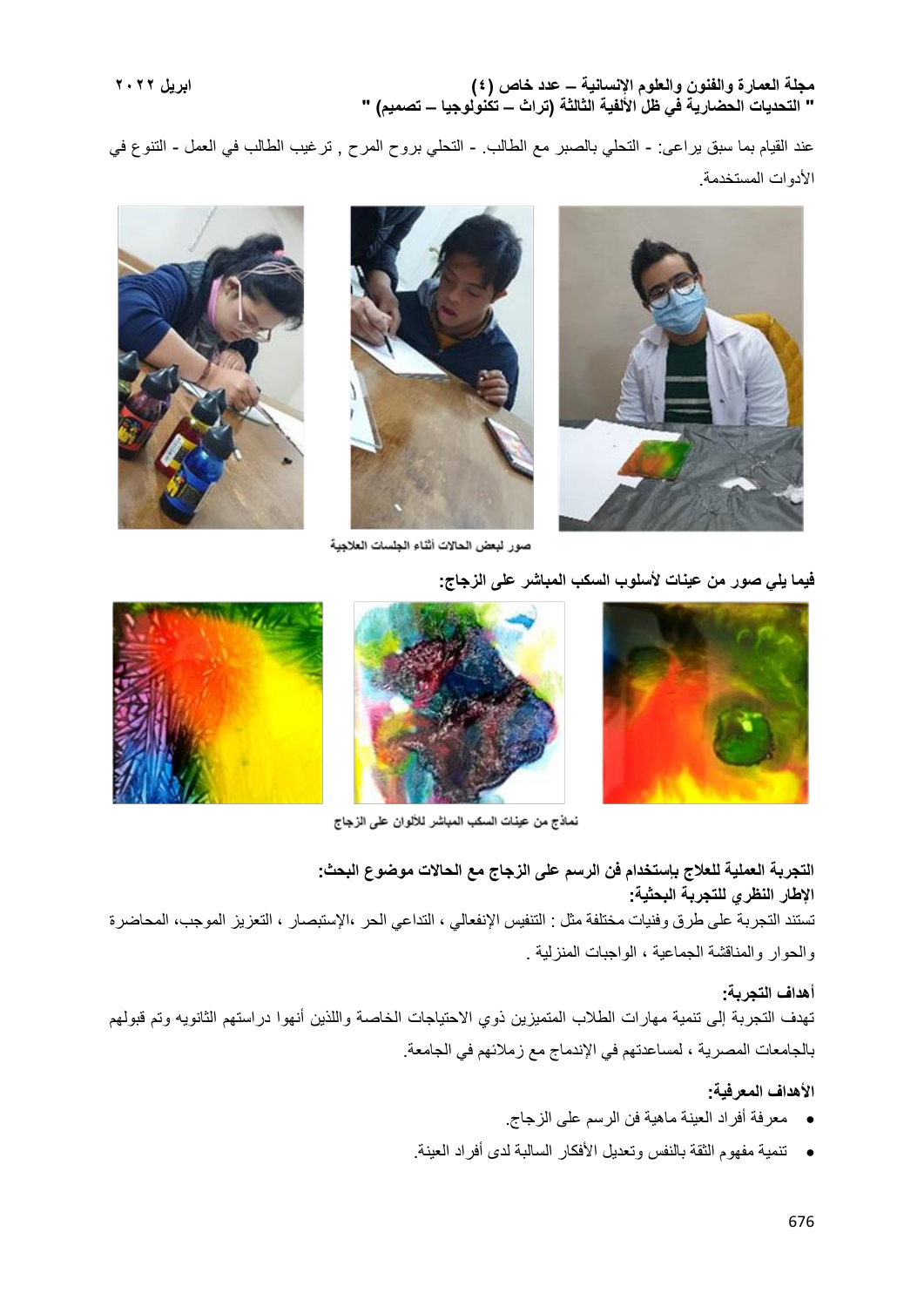## **األهداف السلوكية :**

- تنمية التفاعل اإلجتماعي والتواصل المهاري مع اآلخرين لدى أفراد العينة
	- تعزيز السلوكيات اإليجابية عن طريق التشجيع والتقدير.

## **األهداف اإلنفعالية:**

- أن يقوم أفراد العينة بالتنفيس اإلنفعالي والتداعي الحر عن مشاعرهم وأفكارهم ومشكالتهم النفسية بحرية.
	- استبصار أفراد العينة بمهارتهم الداخلية وقدراتهم اإلبداعية.

# **أساليب وفنيات التجربة:**

### **المحاضرات والمناقشة الجماعية:**

يتمثل المضمون التطبيقي لفنية المحاضرات في تقديم معلومات مبسطة عن ماهية فن الرسم على الزجاج وأهميته في تحقيق العالج الالزم للحاالت محل التجربة.

# **التنفيس اإلنفعالي:**

يقصد به التنفيس عن المواد والخبرات المشحونه إنفعاليا ويتضمن تفريغ الشخص مابنفسه من إنفعاالت .

# **التداعي الحر :**

يهدف العالج بالتحليل النفسي إلى أن الشخص يفهم مشاعره وأفكاره وعالقاته مع اآلخرين ويتحقق ذلك عن إتاحة الفرصة للطالب محل التجربة بأن يقول كل شيئ يأتي إلى عقله بدون أي تحفظات.

## **اإلستبصار:**

هو فهم النفس ومعرفة الذات. ويتمثل المضمون التطبيقي في قيام كل فرد من أفراد التجربة بالرسم الحر أثناء الجلسات حيث تقترح الباحثة موضوعات حرة للرسم يرسمونها في منازلهم ويتم تحليل الرسوم حيث يكتشف كل فرد بنفسه مدلوالت ومعاني الرسم الذي قام به.وذلك من خالل التداعي الحر حول عناصر الرسم وربط ذلك بحياته الشخصية وظروفه األسرية واإلجتماعية وبذلك يتاح له اإلستبصار بذاته ويتحقق له معرفة جوانب الضعف والقوه في شخصيته ويتم تنمية مفهوم إيجابي عن الذات وتعديل األفكار السالبة .وكانت أفراد التجربة تشترك في الحوار والنقاش الجماعي حول الرسوم التي قام بها كل فرد ويتم الربط بين الرسوم والشعور بالمشاكل الشخصية وفي الجلسات كان يتم عرض الرسوم السابقة والحالية حتى يتبين من خاللها التطور والتقدم في حالة كل فرد من التجربة.

## **التعزيز الموجب:**

هو فنية من فنيات تعديل السلوك وتتلخص في تقديم إثابة للفرد مثل: المديح أو الثناء أو الهدايا أو النقود أو السماح له بمزاولة نشاط معين ،وهذا يتبع أداء السلوك المرغوب فيه مباشرة فترتبط هذه اإلثابة بذلك السلوك مما يدعمه ويقويه ويكرره لدى الفرد مستقبال ويستخدم التعزيز الموجب أيضا لتغيير السلوك الخاطئ وذلك عن طريق تعزيز السلوك المضاد.

## **الواجبات المنزلية:**

يتم تكليف الطالب بأداء بعض الواجبات المنزلية في ختام كل جلسة بهدف نقل أثر المهارات التي تعملها خالل الجلسات إلى مواقف الحياة الفعلية وتناقش هذه الواجبات في بداية الجلسة التالية .

# **األدوات المستخدمة في التجربة:** زجاج مسطح مقاس 10سم ×10سم ، 25سم × 25 سم - ألوان زجاج – ريليف ألوان .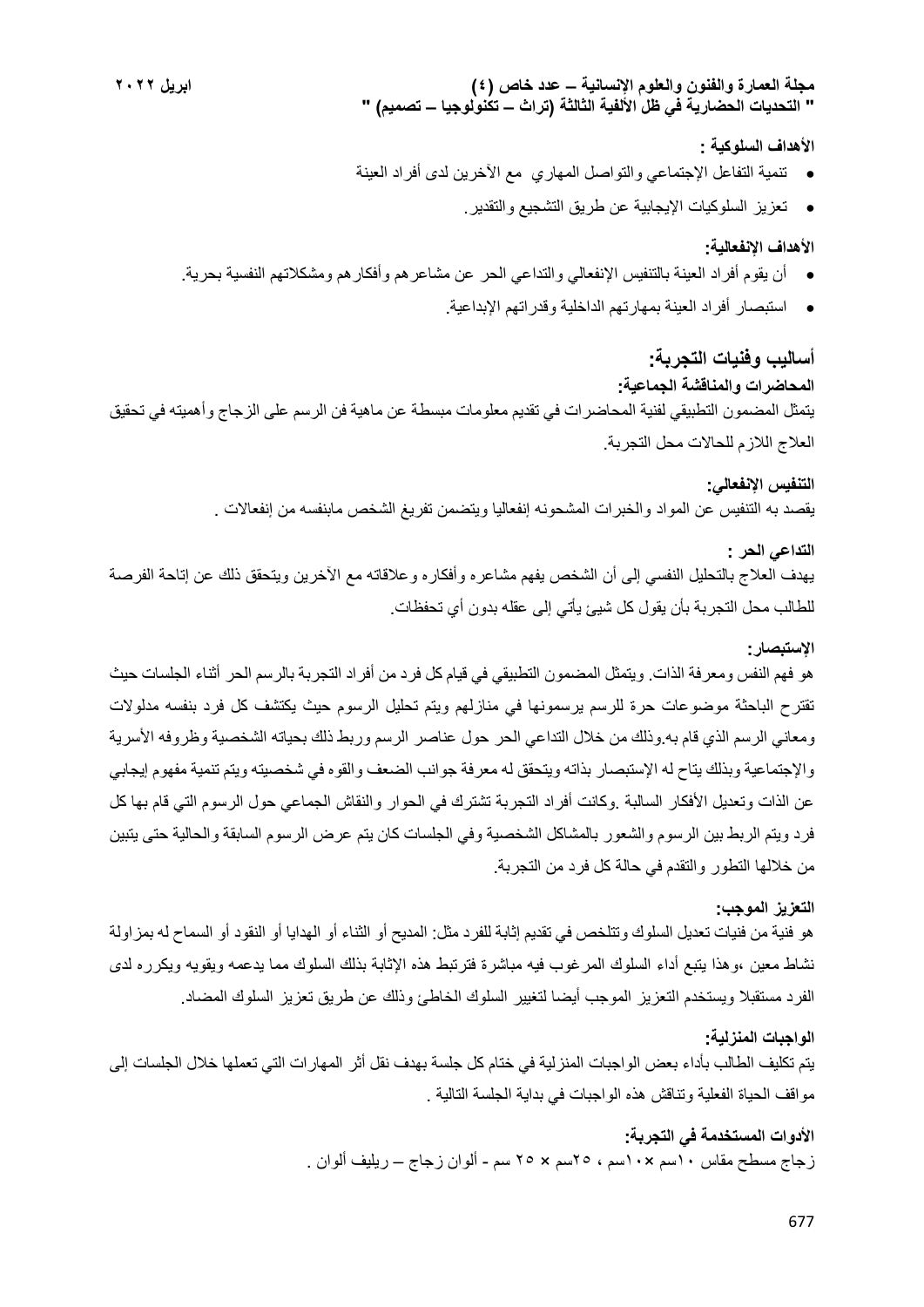**األسلوب المستخدم في تطبيق التجربة:** يتم تطبيق التجربة بشكل جماعي حيث يتيح تفاعل أفراد العينه معاً ، وهناك بعض الجلسات الخاصة الفردية لبعض الأفراد اللذين يحتاجون إلى بعض الدعم.

# **اإلسلوب المستخدم في القياس:**

**اختبار:Wilcoxon :** ويسمى باختبار إشارات الرتبrank –Sign ، ويستخدم هذا االختبار فى تحديد ما إذا كان هناك اختلاف أو فروق بين عينتين مرتبطتين فيما يتعلق بمتغير تابع معين، وتشتمل العينتان على نفس المجموعة من الأفراد يجرى عليهم قياس قبلي test Pre ، وقياس بعدى test Post وفى مثل هذه الحالة يكون لكل فرد من أفراد العينة درجتان أحداهما تمثل درجته في االختبار القبلي والثانية تمثل درجته في االختبار البعدي.

## **تنفيذ جلسات التجربة :**

تم تنفيذ جلسات العالج بفن الرسم على مدى شهران متتاليان بواقع جلستان في اإلسبوع تقريبا ، وتستغرق الجلسة حوالي ساعتان للجلسات الفرديه و3 ساعات للجلسات الجماعية وعقدت الجلسات في مركز خاص بمدينة نصر .

| فنيات الجلسات                                                                                           | موضوع الجلسة                                  | رقم الجلسة   |
|---------------------------------------------------------------------------------------------------------|-----------------------------------------------|--------------|
| المحاضرة مناقشة جماعية                                                                                  | التعريف بالعلاج بالرسم على الزجاج             | الأولىي      |
|                                                                                                         | نقييم شخصـي لكل حالة – قياس مهاري<br>مبدأى    | الثانية      |
|                                                                                                         | رسم الذات – رسوم حرة                          | الثالثة      |
| المناقشة الجماعية<br>التنفيس الإنفعالي<br>التداعي الحر<br>الإستبصار<br>التعزيز الموجب<br>الواجب المنزلي | رسم أشخاص تحبهم ـــ رسوم حره                  | الر ابعة     |
|                                                                                                         | رسم نفسك مع أشخاص تحبهم ـــ رسوم حرة          | الخامسة      |
|                                                                                                         | رسم أشخاص تكر ههم ـــ رسوم حره                | السادسة      |
|                                                                                                         |                                               | السابعة      |
|                                                                                                         | رسم أحسن يوم في حياتك — رسوم حر ه             | الثامنة      |
|                                                                                                         | رسم أفضل مكان تحبه – رسوم حره                 | التاسعة      |
|                                                                                                         | رسم العلاقات الإجتماعية الجيدة ــ رسوم        | العاشرة      |
|                                                                                                         | رسم العلاقات الإجتماعية السيئة ـــ رسوم       | الحادية عشرة |
|                                                                                                         | رسم أصحابك — رسوم حره                         | الثانية عشرة |
|                                                                                                         | رسم الذات الآن — رسوم حر ه                    | الثالثة عشرة |
|                                                                                                         | رسم العلاقات الإجتماعية الان ـــ رسم<br>جماعى | الرابعة عشرة |
|                                                                                                         | قياس مهاري نـهائـي ،  ثـم تقديم الشكر لـهم .  | الخامسة عشرة |

#### **محتوى التجربة:**

#### **تقييم التجربة:**

بعد اإلنتهاء من تطبيق الجلسات تم تقييم التجربة عن طريق تطبيق مقياس الرسم على الزجاج ، وتمت معالجة النتائج إحصائيا لمعرفة مدى فاعلية العالج بفن الرسم على الزجاج في تنمية المهارات لدى عينة من طالب الجامعة ذوي االحتياجات الخاصة.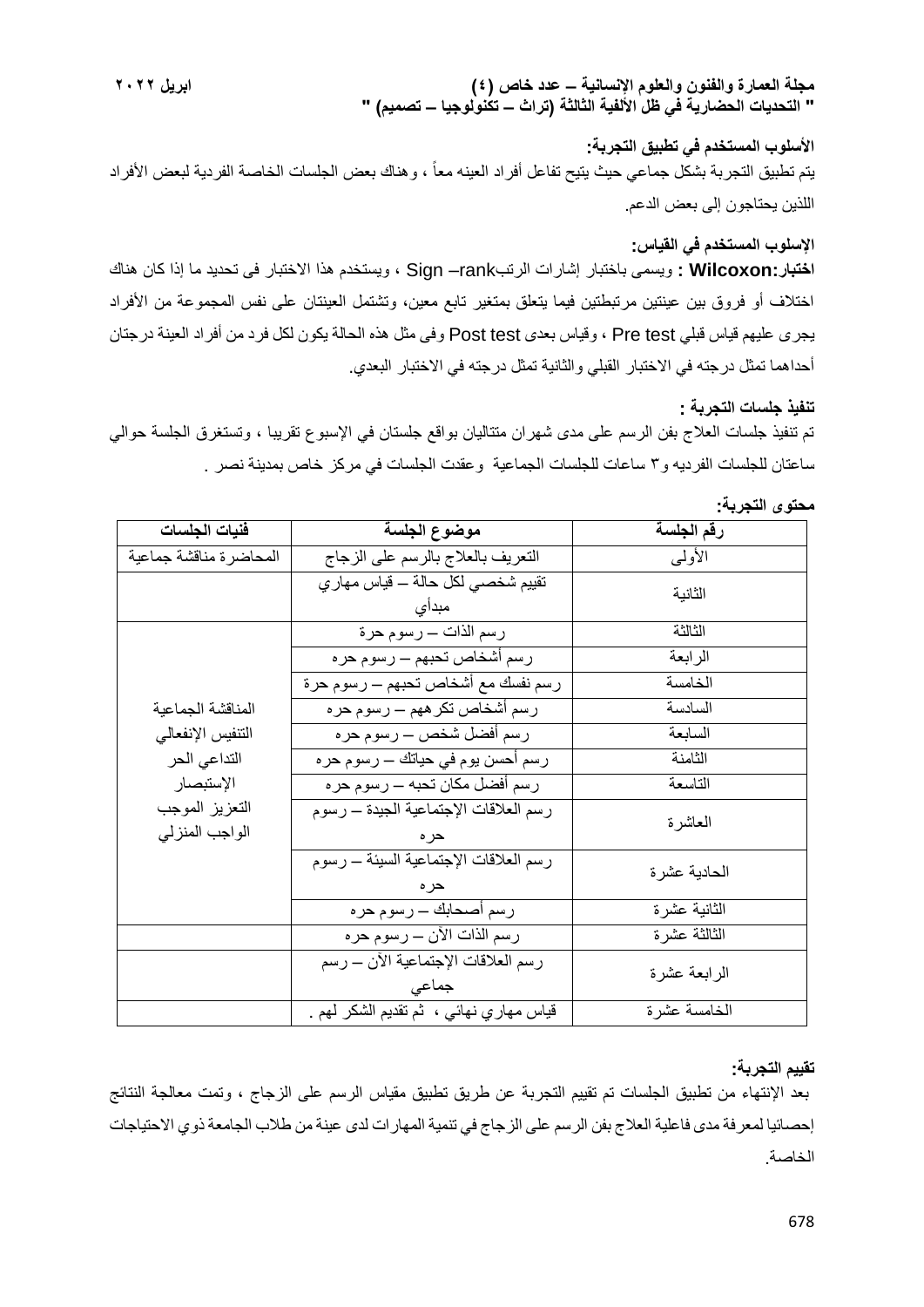#### **خطوات التجربة:**

 تم تطبيق العالج بالفن على أفراد عينة الدراسة المكونة من9أفراد )طالب بكليات مختلفة( )3( إناث و)6( ذكور وبعد اإلنتهاء من تنفيذ الجلسات تم تطبيق مقياس القدرات المهاريه وتم تطبيق نفس المقياس بعد فترة شهرين على نفس األشخاص. أستخدم إختبار ويلكوكسون لتحليل البيانات والتحقق من صدق الفرقين .وذلك باإلعتماد على حزمة البرامج اإلحصائية للعلوم اإلجتماعية spss

#### **نتائج التجربة:**

ينص الفرض على أنه توجد فروق ذات دالله إحصائية بين رتب درجات أفراد عينة الدراسة )الذكور واإلناث( على مقياس القدرات المهاريه قبل إستخدام العالج بالرسم على الزجاج وبين رتب درجاتهم بعد تطبيق العالج بالرسم على الزجاج وذلك لصالح القياس البعدي.وللتحقق من صحة الفرض استخدم اختبار رتب إشارات المجموعات المتزاوجه لويلكوكسون. والجدول التالي يوضح ذلك.

| رتب الفروق<br>السالبة | رتب الفروق<br>الموجبة | الفروق        | درجة العينة بعد<br>التطبيق | درجة العينة قبل<br>التطبيق | أفراد العينة |
|-----------------------|-----------------------|---------------|----------------------------|----------------------------|--------------|
|                       | ٦                     | ه ۱           | $\circ$                    | $\epsilon$ .               |              |
|                       | $\circ$               | $\frac{1}{2}$ | $\circ$ .                  | ٣٦                         | ۲            |
|                       |                       | ٤             | ٤٨                         | 25                         | ٣            |
|                       | ٩                     | ۲٦            | ٤٨                         | ۲۲                         |              |
|                       | ٣                     | ١.            | ٤٨                         | $\mathsf{r}_\Lambda$       | $\circ$      |
|                       |                       | ٦             | ۷١                         | 70                         |              |
|                       |                       | $\vee$        | $\circ \wedge$             | $\mathfrak{z}$             | $\checkmark$ |
|                       |                       | ۱۸            | $\circ \vee$               | ٣٩                         | Λ            |
|                       |                       | $\gamma$      | $\circ$ .                  | $\mathsf{r}\mathsf{v}$     | ٩            |
| صفر                   | ه ٤                   |               |                            |                            |              |

يتضح من الجدول أن قيمة مجموع اإلشارا الموجبة = 45 وقيمة مجموع اإلشارات السالبة = صفر في المقياس ، وأن قيمة المجموع األصغر التي حصل عليها هي صفر وهي أقل من القيمة الحرجة التي = 5 عند مستوى )0.01(، مما يشير إلى وجود فروق دالة إحصائيا عند مستوى (٠,٠١) لصالح الطلاب في القياس البعدي وهذا يؤيد صحة الفرض .

**الحاالت التحليلية: فيما يلي عرض ألعمال عدد )6( حاالت لتوضح كيف أن تجربة العالج بفن الرسم على الزجاج أسهمت في تنمية القدرات المهارية لدى الطالب. الحالة األولى:** النوع : ذكر **،** السن : 19 **،** الحالة : توحد **،** درجة الحالة على مقياس القدرات المهارية قبل تطبيق تجربة العالج بفن الرسم على الزجاج = 37 درجه. **،** درجة الحالة على مقياس القدرات المهارية بعد تطبيق تجربة العالج بفن الرسم على الزجاج =50 درجه. رسوم الحالة:تقول الحالة أنه كان يذهب وهو صغير إلى أرض جده وكان يرى خضرة كثيرة على إمتداد البصر وإنه يحب الهدوء هناك كثيرا.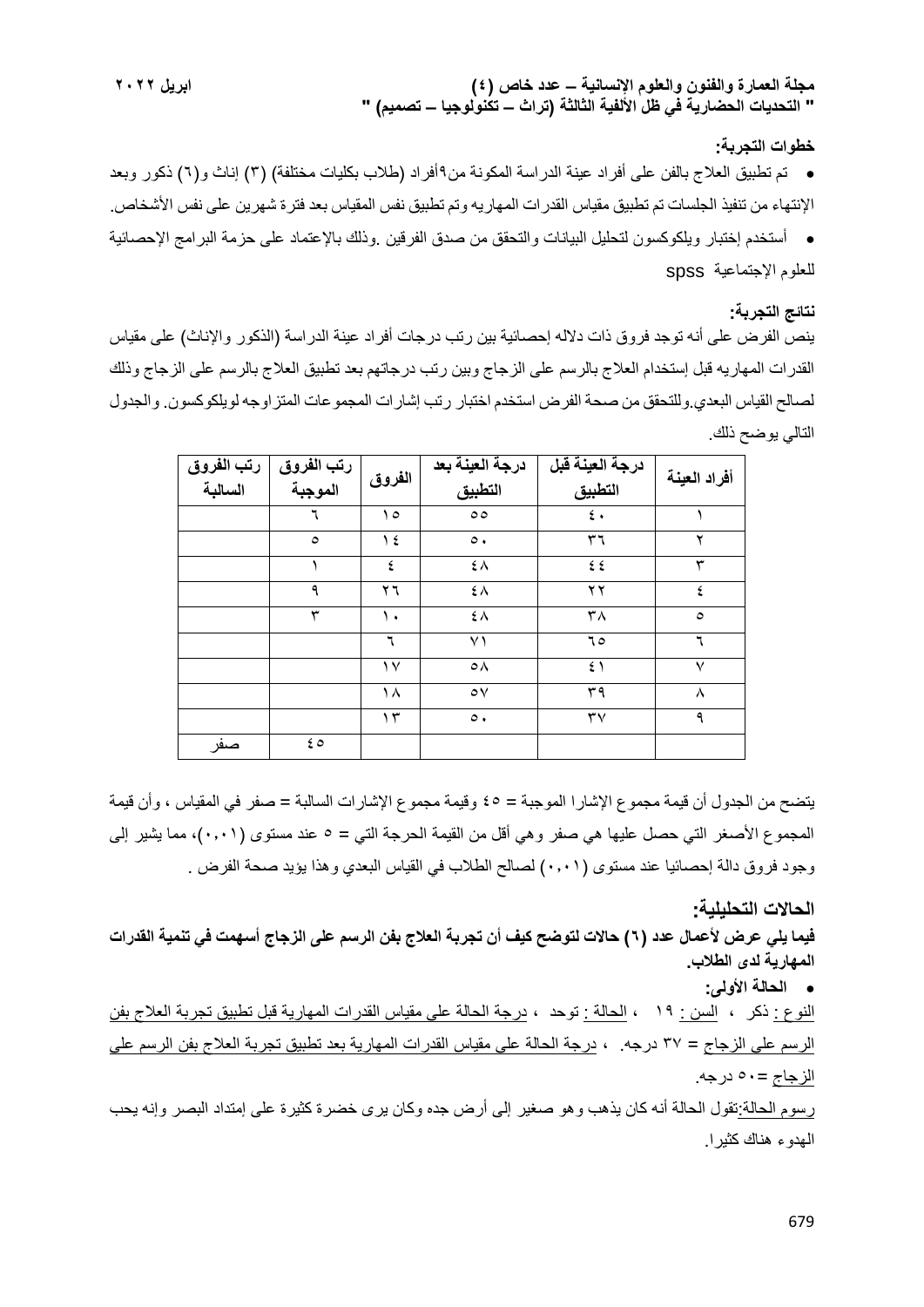**الحالة الثانية:**

النوع : ذكر ، السن : 20 ، الحالة : توحد ، درجة الحالة على مقياس القدرات المهارية قبل تطبيق تجربة العالج بفن الرسم على الزجاج =40درجه. ، درجة الحالة على مقياس القدرات المهارية بعد تطبيق تجربة العالج بفن الرسم على الزجاج =55 درجه.

# رسوم الحالة:

تقول الحالة أنه يشعر بالسعادة عند رؤية المسحراتي وأنه يستمتع بصوت ندائه على أصدقائه من الجيران وأنه ينادي عليهم معه ويشعر بالفخر والسعاده بذلك



رسوم الحالة الثانية

رسوم الحالة الأولى

**الحالة الثالثه:**

النوع : أنثى ، السن : 20 ، الحالة : توحد ، درجة الحالة على مقياس القدرات المهارية قبل تطبيق تجربة العالج بفن الرسم على الزجاج =36درجه. ، درجة الحالة على مقياس القدرات المهارية بعد تطبيق تجربة العالج بفن الرسم على الزجاج =50 درجه.

#### رسوم الحالة:

تقول الحالة أنها ترسم المدرسة التي تحبها كثيراً لطيبة قلبها وصبرها عليها.

**الحالة الرابعة:**

النوع : ذكر ، السن : 21 ، الحالة : توحد ، درجة الحالة على مقياس القدرات المهارية قبل تطبيق تجربة العالج بفن الرسم على الزجاج =39درجه. ، درجة الحالة على مقياس القدرات المهارية بعد تطبيق تجربة العالج بفن الرسم على الزجاج =57 درجه.

## رسوم الحالة:

تقول الحالة أنه يرسم شكل الفانوس الذي أهداه إياه أخوه الأكبر وهو شخص طيب خفيف الظل يقوم بإضحاكه ويحب اآلخرين.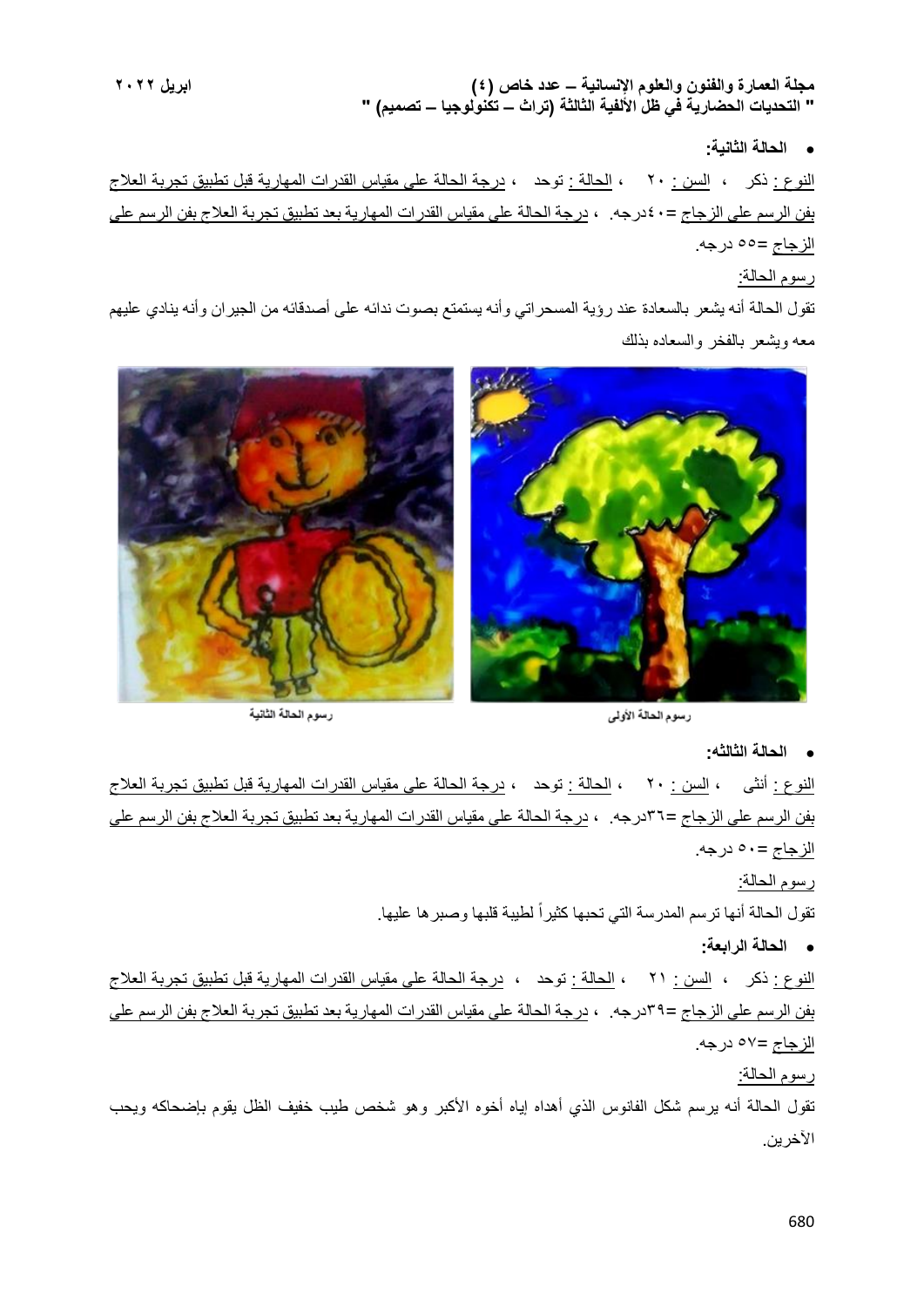

.<br>رسوم الحالة الرابعة

رسوم الحالة الثالثه

**الحالة الخامسة:**

النوع : ذكر ، السن : 23 ، الحالة : توحد ، درجة الحالة على مقياس القدرات المهارية قبل تطبيق تجربة العالج بفن الرسم على الزجاج =41درجه. ، درجة الحالة على مقياس القدرات المهارية بعد تطبيق تجربة العالج بفن الرسم على الزجاج =58 درجه.

رسوم الحالة: تقول الحالة أنه رسم نفسه بعد أن أصبح قادراً على الخروج إلى الحديقة حيث ترك الظالم الذي يعيش فيه منذ فترة طويله ألنه مرض فترة طويله والزم المستشفى واآلن هو في مكان مضيئ ولديه المزيد من التفاؤل.

 **الحالة السادسة:** النوع : ذكر ، السن : 19 ، الحالة : توحد ، درجة الحالة على مقياس القدرات المهارية قبل تطبيق تجربة العالج بفن الرسم على الزجاج =65درجه. ، درجة الحالة على مقياس القدرات المهارية بعد تطبيق تجربة العالج بفن الرسم على الزجاج =71 درجه.

> رسوم الحالة: تقول الحالة أنه يحب الفراشات كثيرا ويحب الذهاب إلى الحديقة لرؤية الفرشات والجري خلفها.



رسوم الحالة الخامسه



رسوم الحالة السادسه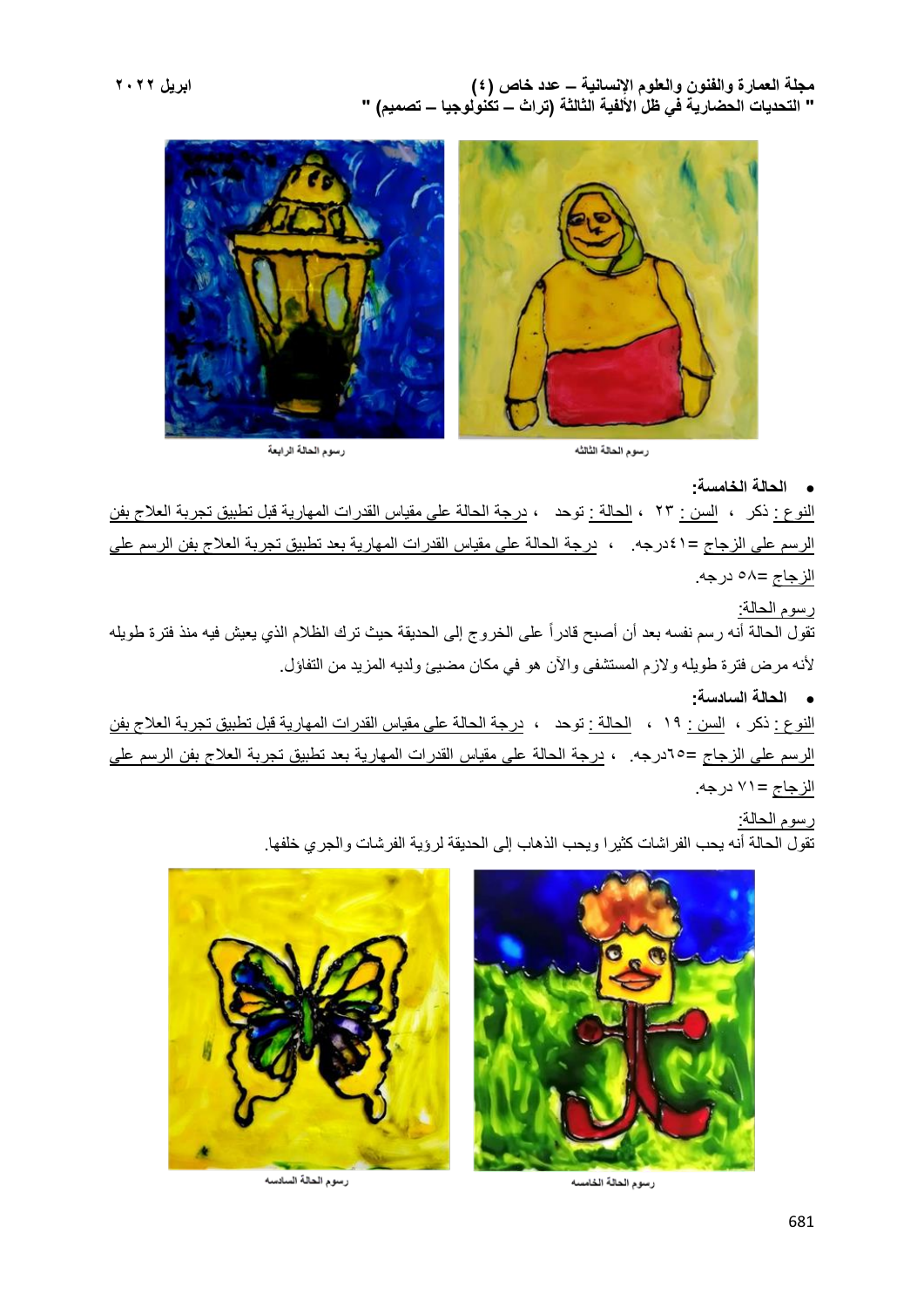## **العمل الجماعي:**

تناقش أفراد العينة فيما بينهم حول الموضوع الذي سيقومون برسمه ، وأتفقوا جميعا على رسم الزهور من الحديقة ثم إنخرط الجميع في الرسم وكانو يضحكون ويتحدثون ويشتركون معا في سعادة وقد قام كل فرد من أفراد العينة الجماعية برسم شيئ في اللوحه وبعضهم كان يتعاون مع اآلخر ويكمل مابدأه زميله أو زميلته.

وبعد اإلنتهاء من الرسم جلس أفراد العينه لكي يعبر كل فرد عن شعوره تجاه تلك التجربه:

الجميع عبرعن سعادته الغامرة ألنهم تعاونوا وشاركوا في عمل جماعي ولم يتوقعوا اإلتفاق على عمل جماعي واحد وسعدوا بمشاركه بعضهم وبتعاونهم معا.





**العمل الجماعي رسم منظر طبيعي**

#### **ومن خالل البحث تم التوصل إلى الكشف عن النتائج التالية:**

- التأكيد على أهمية دورالعالج بالفنون إلعادة تأهيل ودمج ذوي االحتياجات الخاصة المتميزين في المجتمع من خالل تحليل القيم الجمالية للتجارب الفنية المنفذه بالبحث.
- عمل تحليالت فنية ألعمال ذوي االحتياجات الخاصةعينة البحث لدراسة مدى التأثير النفسي لممارسة فن الرسم على الزجاج.
- **تحديد أهم الجوانب النفعيه لفن الرسم على الزجاج ودوره لتنمية ذوي االحتياجات الخاصة المتميزين من خالل ممارسة بعض التجارب الفنية الخاصة بهم.وتتمثل في بعض النقاط الهامه :**
	- الرسم على الزجاج وسيلة للتعبير والتنفيس اإلنفعالي لدى ذوي االحتياجات الخاصة المتميزين.
		- الرسم على الزجاج يتيح بيئه آمنة وينمي المهارات اإلجتماعية ويتيح التواصل بين األفراد
	- الرسم على الزجاج يعكس مدى تقدم ذووي االحتياجات الخاصة المتمييزين للتعبير عن أنفسهم
		- الرسم على الزجاج يسهل العالج اللفظي والنفسي لذووي االحتياجات الخاصة المتميزين.

#### **توصيات البحث :**

- ضرورة التوجيه والإرشاد المبكر للطلاب ذويي الاحتياجات الخاصة في الجامعات كي لا يصبحوا لديهم عدم توافق نفسي وإجتماعي.
- دراسة فاعلية إستخدام العالج بفن الرسم على الزجاج في عالج مشاكل نفسية وإجتماعية أخرى لدى طالب الجامعات.
	- عقد دورات تدريبيه لفن الرسم على الزجاج ودراسة مدى فاعليته لتنمية مهارات فئات أخرى من المجتمع.